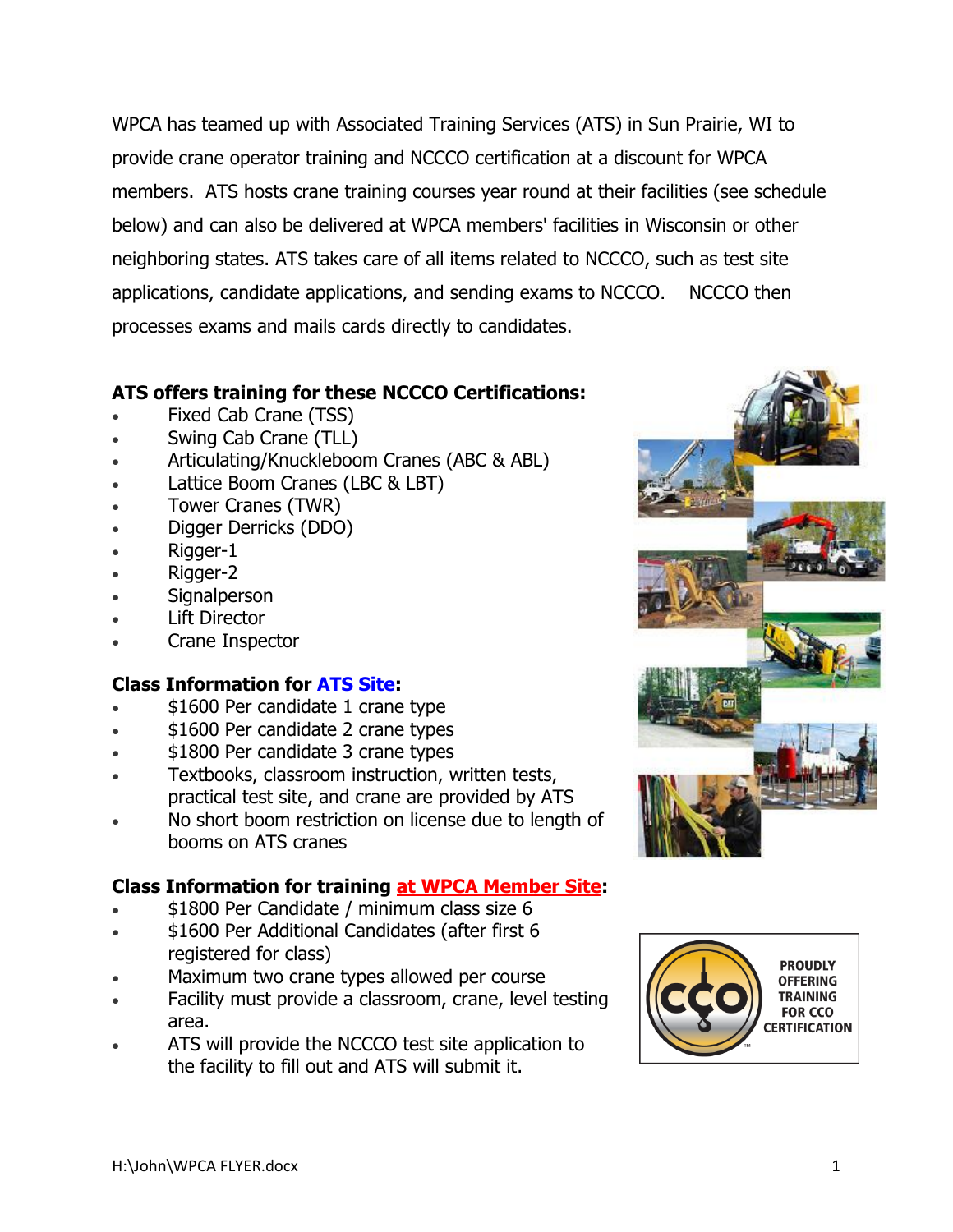Textbooks, classroom instruction, written tests, and practical test weights are provided by ATS.

# **Retest Fees**

#### **Written Test**

- Specialty test only \$300 ( Includes review class)
- Up to 2 crane types \$450 ( Includes review class)

# **Practical Test**

- 1 retest =  $$400$
- 2 retests =  $$550$

( includes 45 min. practice time on course)

(retest same day- if allowed \$150.)

#### **Recertification Test and Additional Review Class**

- NCCCO recertification only
- \$800 Per Candidate (Includes review class-2 crane types)
- Test only (if candidate has 1000 hours of seat time): \$400 (1 crane type) / \$500 (2 crane types)

#### **To schedule a crane training course at ATS or at your facility, please contact John Klabacka and specify that you are a member of WPCA.**

#### **John Klabacka**

President ATS Specialized/Associated Training Services Direct: 608-354-0765 [John.K@atsdigs.com](mailto:John.K@atsdigs.com) [www.ats-specialized-training.com](http://www.ats-specialized-training.com/)